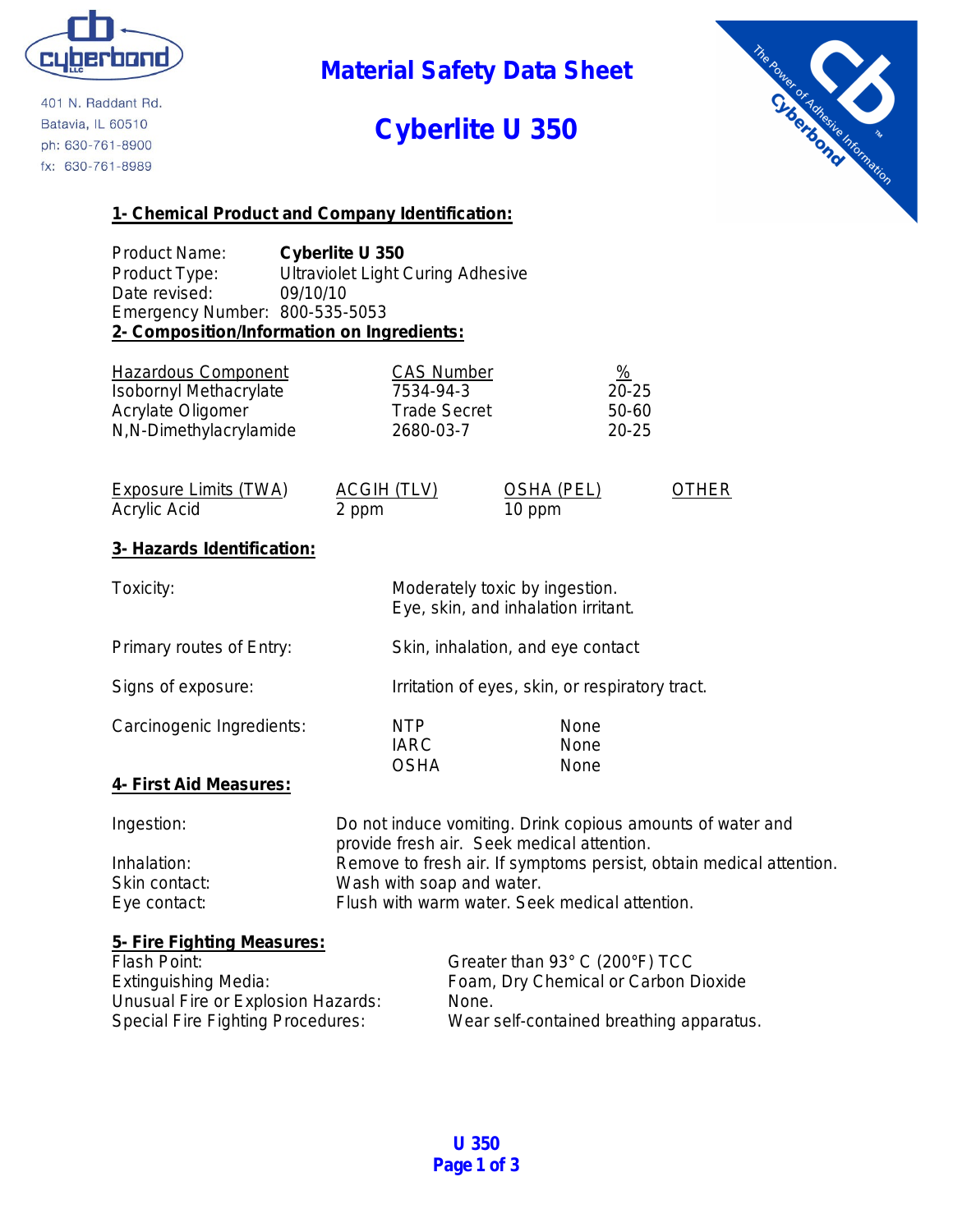### **Material Safety Data Sheet**

# **Cyberlite U 350**

### **6-Accidental Release Measures**

Steps to be taken in case of spill or leak: Inform authorities in case of seepage into water system. Maintain adequate ventilation. Soak up with inert absorbent. Store in a closed container until disposal.

#### **7- Handling and Storage:**

| Safe storage:            | Store away from heat and direct sunlight to maximize shelf life.                                                                           |  |
|--------------------------|--------------------------------------------------------------------------------------------------------------------------------------------|--|
| Handling:                | Store inside in a dry location between 50°Fand 90°F.<br>Keep container tightly closed. Avoid contact with skin. Avoid<br>breathing vapors. |  |
| 8- Protective Equipment: |                                                                                                                                            |  |
| $\lambda$ /antilation.   | been aviature distinct as essencedus less                                                                                                  |  |

| ventilation:            | Local exhaust ventilation recommended.                     |
|-------------------------|------------------------------------------------------------|
| Respiratory protection: | Not applicable with good local exhaust. Use NIOSH approved |
|                         | respirator if needed.                                      |
| Skin:                   | Wear chemical resistant gloves.                            |
| Eye protection:         | Safety glasses or goggles with side shields.               |
|                         |                                                            |

#### **9- Physical and Chemical Properties:**

| clear yellow liquid          |
|------------------------------|
| Sweet/ sharp                 |
| $212^\circ$ F                |
| Less than 10mmHg $@24°C$     |
| Not available                |
| Not applicable               |
| 1.02                         |
| Negligible.                  |
| Product is not self-igniting |
|                              |

### **10- Stability and Reactivity**

Stability: Stable<br>
Hazardous Polymerization: Will not occur Hazardous Polymerization: Incompatibility: Photoreactive. Strong oxidizers

### **11- Toxicological Information**

| <b>Acute Toxicity:</b>   | <b>None</b>                                  |
|--------------------------|----------------------------------------------|
| Primary Irritant affect: | Irritant to skin, eye, and mucous membranes. |
| Sensitization:           | No sensitizing effects known.                |

#### **12-Ecological Information**

General Notes: Not available